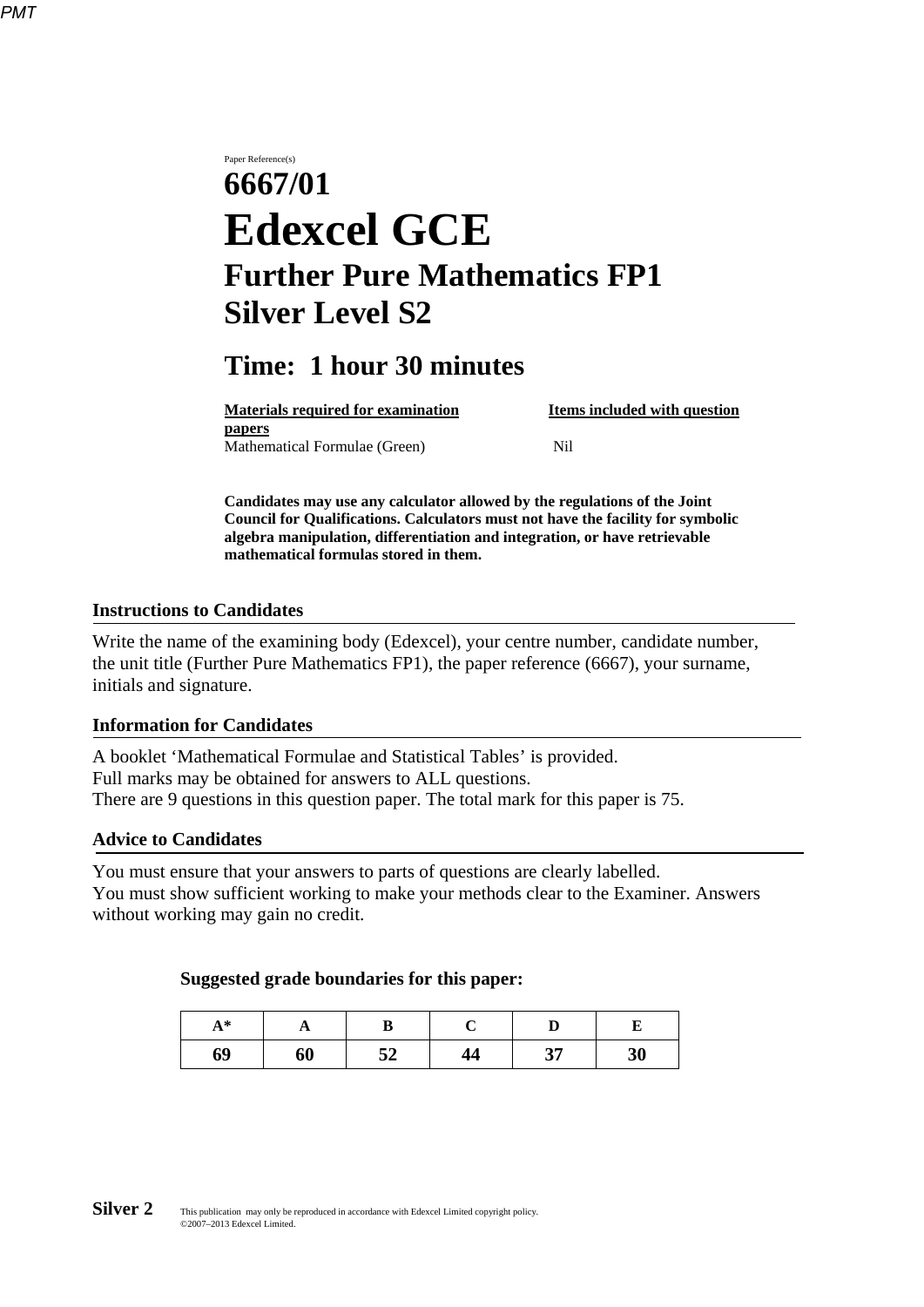**1.** (*a*) Using the formulae for 
$$
\sum_{r=1}^{n} r
$$
,  $\sum_{r=1}^{n} r^2$  and  $\sum_{r=1}^{n} r^3$ , show that

$$
\sum_{r=1}^{n} r(r+1)(r+3) = \frac{1}{12} n(n+1)(n+2)(3n+k),
$$

where *k* is a constant to be found.

(b) Hence evaluate 
$$
\sum_{r=21}^{40} r(r+1)(r+3)
$$
.

**(2)**

**(7)** 

**June 2009** 

$$
\overline{a}
$$

2. 
$$
f(x) = x^2 + \frac{3}{4\sqrt{x}} - 3x - 7, \quad x > 0.
$$

A root  $\alpha$  of the equation  $f(x) = 0$  lies in the interval [3, 5].

Taking 4 as a first approximation to  $\alpha$ , apply the Newton-Raphson process once to f(x) to obtain a second approximation to  $\alpha$ . Give your answer to 2 decimal places.

**(6)**

**June 2012**

#### **3.** (*a*) Given that

$$
\mathbf{A} = \begin{pmatrix} 1 & \sqrt{2} \\ \sqrt{2} & -1 \end{pmatrix},
$$

- (i) find  $\mathbf{A}^2$ ,
- (ii) describe fully the geometrical transformation represented by  $A^2$ .
- (*b*) Given that

$$
\mathbf{B} = \begin{pmatrix} 0 & -1 \\ -1 & 0 \end{pmatrix},
$$

describe fully the geometrical transformation represented by **B**.

**(2)** 

(*c*) Given that

$$
\mathbf{C} = \begin{pmatrix} k+1 & 12 \\ k & 9 \end{pmatrix},
$$

where  $k$  is a constant, find the value of  $k$  for which the matrix  $C$  is singular.

**(3)** 

### **June 2011**

**(4)**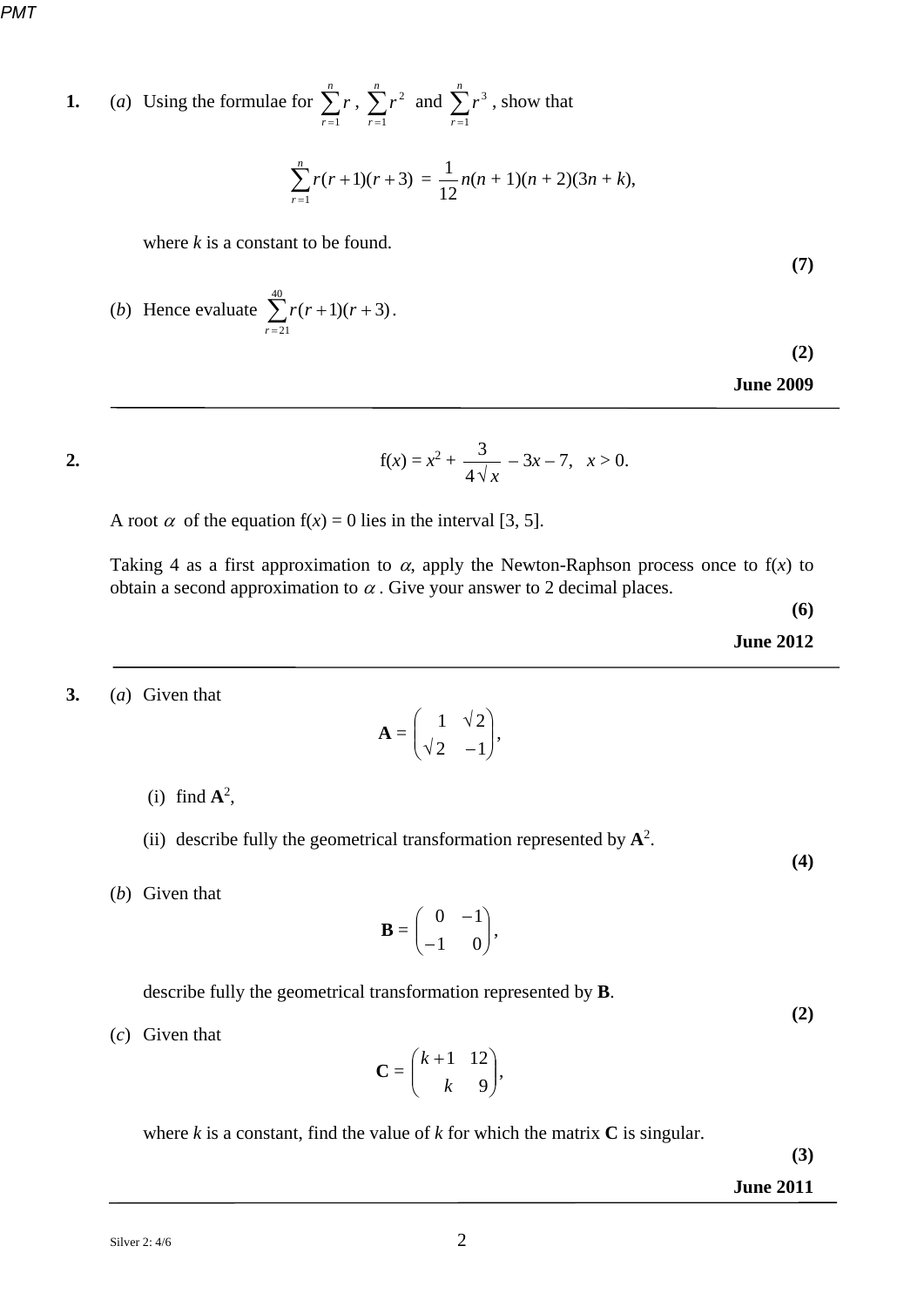4. 
$$
f(x) = (4x^2 + 9)(x^2 - 2x + 5)
$$

- (*a*) Find the four roots of  $f(x) = 0$ .
- (*b*) Show the four roots of  $f(x) = 0$  on a single Argand diagram.

**(2)**

**(4)** 

**June 2013 (R)**

5. 
$$
\mathbf{R} = \begin{pmatrix} a & 2 \\ a & b \end{pmatrix}
$$
, where *a* and *b* are constants and *a* > 0.

(*a*) Find  $\mathbb{R}^2$  in terms of *a* and *b*.

**(3)** 

- Given that  $\mathbb{R}^2$  represents an enlargement with centre  $(0, 0)$  and scale factor 15,
- (*b*) find the value of *a* and the value of *b*.

**(5)**

**June 2009** 

6. 
$$
f(x) = \tan\left(\frac{x}{2}\right) + 3x - 6, \quad -\pi < x < \pi.
$$

- (*a*) Show that the equation  $f(x) = 0$  has a root  $\alpha$  in the interval [1, 2].
- (*b*) Use linear interpolation once on the interval [1, 2] to find an approximation to  $\alpha$ . Give your answer to 2 decimal places.

**(3)** 

**(2)** 

**June 2012**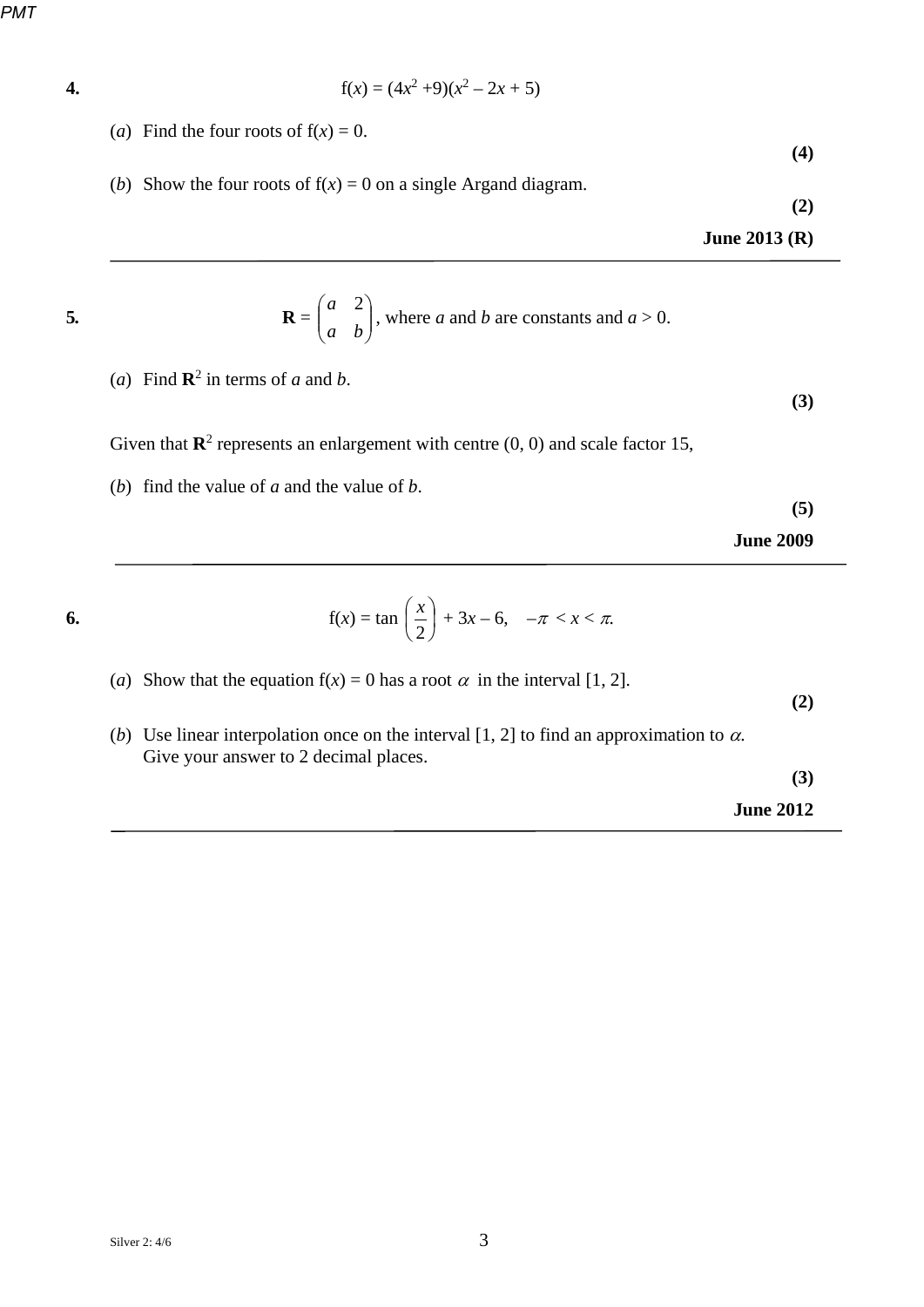$$
\mathbf{7.}
$$

7. 
$$
\mathbf{A} = \begin{pmatrix} a & -2 \\ -1 & 4 \end{pmatrix}, \text{ where } a \text{ is a constant.}
$$

(*a*) Find the value of *a* for which the matrix **A** is singular.

**(2)** 

$$
\mathbf{B} = \begin{pmatrix} 3 & -2 \\ -1 & 4 \end{pmatrix}
$$

(*b*) Find  $\mathbf{B}^{-1}$ .

**(3)** 

The transformation represented by **B** maps the point *P* onto the point *Q*.

Given that *Q* has coordinates  $(k - 6, 3k + 12)$ , where *k* is a constant,

(*c*) show that *P* lies on the line with equation  $y = x + 3$ .

**(3)**

**(7)** 

**June 2009** 

- **8.** Prove by induction that, for  $n \in \mathbb{Z}^+$ ,
	- (*a*)  $f(n) = 5^n + 8n + 3$  is divisible by 4,

(b) 
$$
\begin{pmatrix} 3 & -2 \\ 2 & -1 \end{pmatrix}^n = \begin{pmatrix} 2n+1 & -2n \\ 2n & 1-2n \end{pmatrix}
$$
 (7)  
June 2009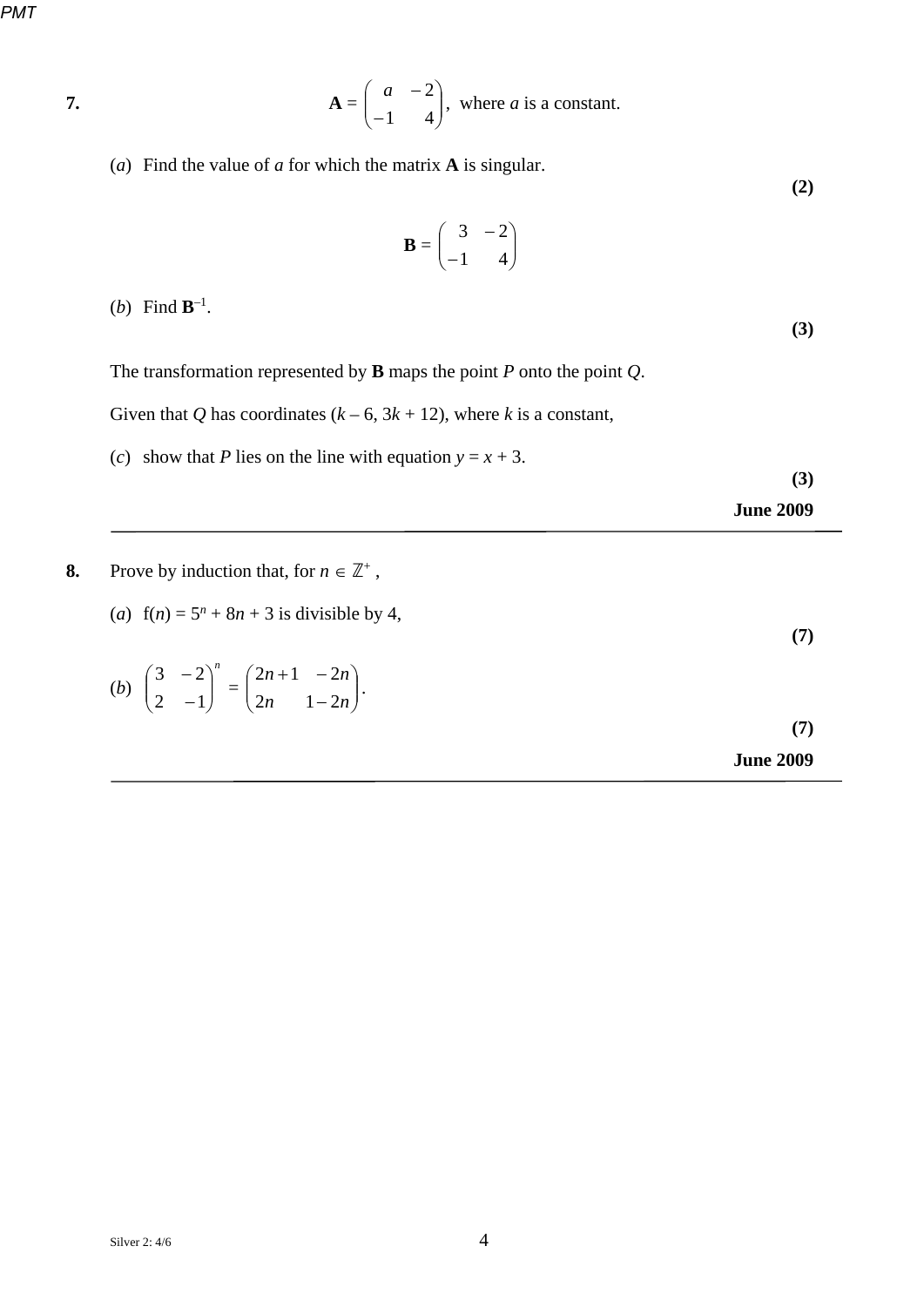**9.** (*a*) A sequence of numbers is defined by

 $u_1 = 8$  $u_{n+1} = 4u_n - 9n, n \ge 1$ 

Prove by induction that, for  $n \in \square^+$ ,

$$
u_n = 4^n + 3n + 1 \tag{5}
$$

(*b*) Prove by induction that, for  $m \in \mathbb{I}^+$ ,

$$
\begin{pmatrix} 3 & -4 \\ 1 & -1 \end{pmatrix}^{m} = \begin{pmatrix} 2m+1 & -4m \\ m & 1-2m \end{pmatrix}
$$
 (5)

**June 2013**

## **TOTAL FOR PAPER: 75 MARKS**

**END**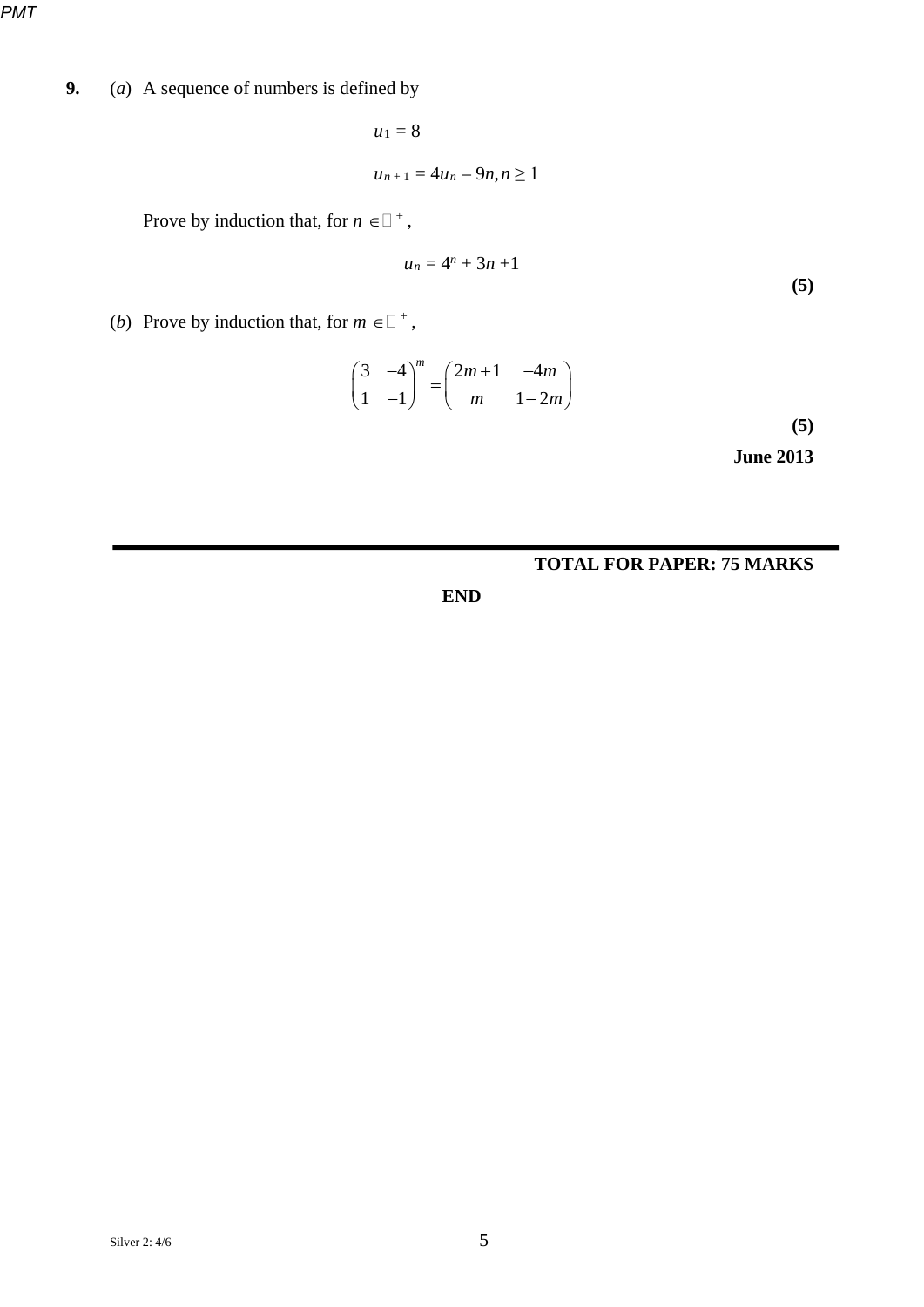| <b>Question</b><br><b>Number</b> | <b>Scheme</b>                                                                                                       | <b>Marks</b>                  |
|----------------------------------|---------------------------------------------------------------------------------------------------------------------|-------------------------------|
| 1. (a)                           | $r(r+1)(r+3) = r^3 + 4r^2 + 3r$ , so use $\sum r^3 + 4\sum r^2 + 3\sum r$                                           | M1                            |
|                                  | $=\frac{1}{4}n^2(n+1)^2+4\left(\frac{1}{6}n(n+1)(2n+1)\right)+3\left(\frac{1}{2}n(n+1)\right)$                      | A1 A1                         |
|                                  | $=\frac{1}{12}n(n+1){3n(n+1)+8(2n+1)+18}\}$ or $=\frac{1}{12}n{3n^3+22n^2+45n+26}$                                  |                               |
|                                  | or = $=\frac{1}{12}(n+1)\left\{3n^3+19n^2+26n\right\}$                                                              | <b>M1 A1</b>                  |
|                                  | = $\frac{1}{12}n(n+1){3n^2 + 19n + 26}$ = $\frac{1}{12}n(n+1)(n+2)(3n+13)$ (k = 13)                                 | M1<br>Alcao<br>(7)            |
|                                  | (b) $\sum_{21}^{40} = \sum_{1}^{40} - \sum_{1}^{20}$                                                                | M1                            |
|                                  | $=\frac{1}{12}(40\times41\times42\times133)-\frac{1}{12}(20\times21\times22\times73)=763420-56210=707210$           | A1 cao                        |
|                                  |                                                                                                                     | (2)<br>[9]                    |
| 2.                               | $f(x) = x^2 + \frac{3}{4 \overline{\mathcal{O}} x} - 3x - 7, \quad x > 0$                                           |                               |
|                                  | $f(x) = x^2 + \frac{3}{4}x^{-\frac{1}{2}} - 3x - 7$                                                                 |                               |
|                                  | $f'(x) = 2x - \frac{3}{8}x^{-\frac{3}{2}} - 3\{ +0\}$                                                               | M <sub>1</sub> A <sub>1</sub> |
|                                  | f (4) = -2.625 = $-\frac{21}{8}$ = $-2\frac{5}{8}$<br>or $4^2 + \frac{3}{4\sqrt{4}} - 3 \times 4 - 7$               | B <sub>1</sub>                |
|                                  |                                                                                                                     |                               |
|                                  | f'(4) = 4.953125 = $\frac{317}{64}$ = 4 $\frac{61}{64}$<br>$\alpha_2$ = 4 - $\left(\frac{92.625}{14.953125}\right)$ | M1                            |
|                                  |                                                                                                                     | M1                            |
|                                  | = 4.529968454 $\left(=\frac{1436}{317} = 4\frac{168}{317}\right)$                                                   |                               |
|                                  | $= 4.53$ (2 dp)                                                                                                     | A1 cao<br>[6]                 |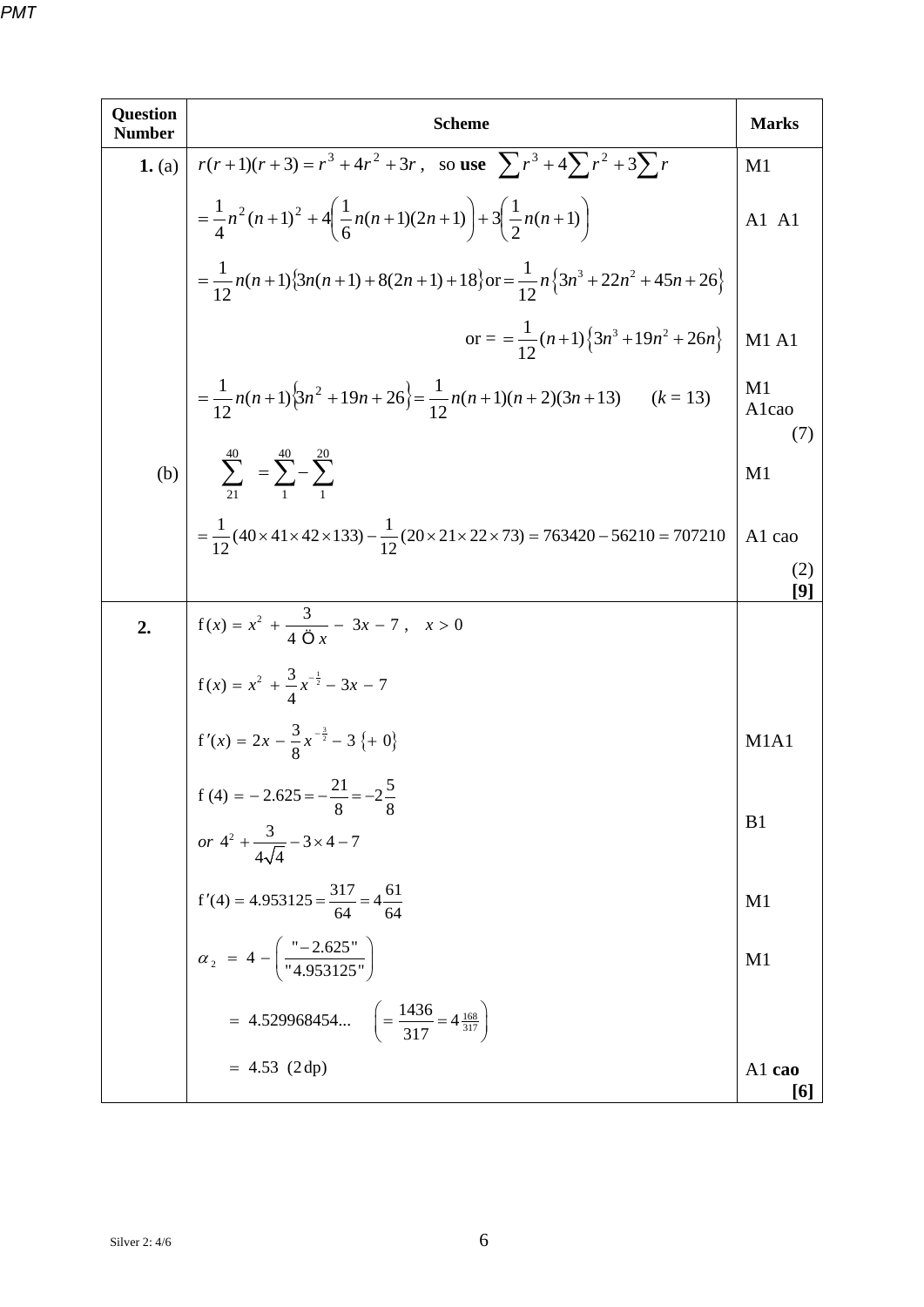| Question<br><b>Number</b> | <b>Scheme</b>                                                                                                                                | <b>Marks</b>   |  |  |  |  |  |
|---------------------------|----------------------------------------------------------------------------------------------------------------------------------------------|----------------|--|--|--|--|--|
|                           | 3. (a) $\mathbf{A} = \begin{pmatrix} 1 & \sqrt{2} \\ \sqrt{2} & -1 \end{pmatrix}$                                                            |                |  |  |  |  |  |
|                           | (i) $\mathbf{A}^2 = \begin{pmatrix} 1 & \sqrt{2} \\ \sqrt{2} & -1 \end{pmatrix} \begin{pmatrix} 1 & \sqrt{2} \\ \sqrt{2} & -1 \end{pmatrix}$ |                |  |  |  |  |  |
|                           | $= \begin{pmatrix} 1+2 & \sqrt{2}-\sqrt{2} \\ \sqrt{2}-\sqrt{2} & 2+1 \end{pmatrix}$                                                         | M1             |  |  |  |  |  |
|                           | $=\begin{pmatrix} 3 & 0 \\ 0 & 3 \end{pmatrix}$                                                                                              | A <sub>1</sub> |  |  |  |  |  |
| (ii)                      | <b>Enlargement</b> ; scale factor 3, centre $(0, 0)$ .<br>B1; B1                                                                             |                |  |  |  |  |  |
|                           | (b) $\mathbf{B} = \begin{pmatrix} 0 & -1 \\ -1 & 0 \end{pmatrix}$                                                                            | (4)            |  |  |  |  |  |
|                           | Reflection; in the line $y = -x$ .                                                                                                           | B1; B1         |  |  |  |  |  |
|                           | (c) $\mathbf{C} = \begin{pmatrix} k+1 & 12 \\ k & 9 \end{pmatrix}$ , k is a constant.                                                        | (2)            |  |  |  |  |  |
|                           | C is singular $\Rightarrow$ det C = 0. (Can be implied)                                                                                      | B1             |  |  |  |  |  |
|                           | $9(k+1) - 12k (= 0)$                                                                                                                         | M1             |  |  |  |  |  |
|                           | $9k+9=12k$                                                                                                                                   |                |  |  |  |  |  |
|                           | $9 = 3k$                                                                                                                                     |                |  |  |  |  |  |
|                           | $k = 3$                                                                                                                                      | A <sub>1</sub> |  |  |  |  |  |
|                           |                                                                                                                                              | (3)<br>[9]     |  |  |  |  |  |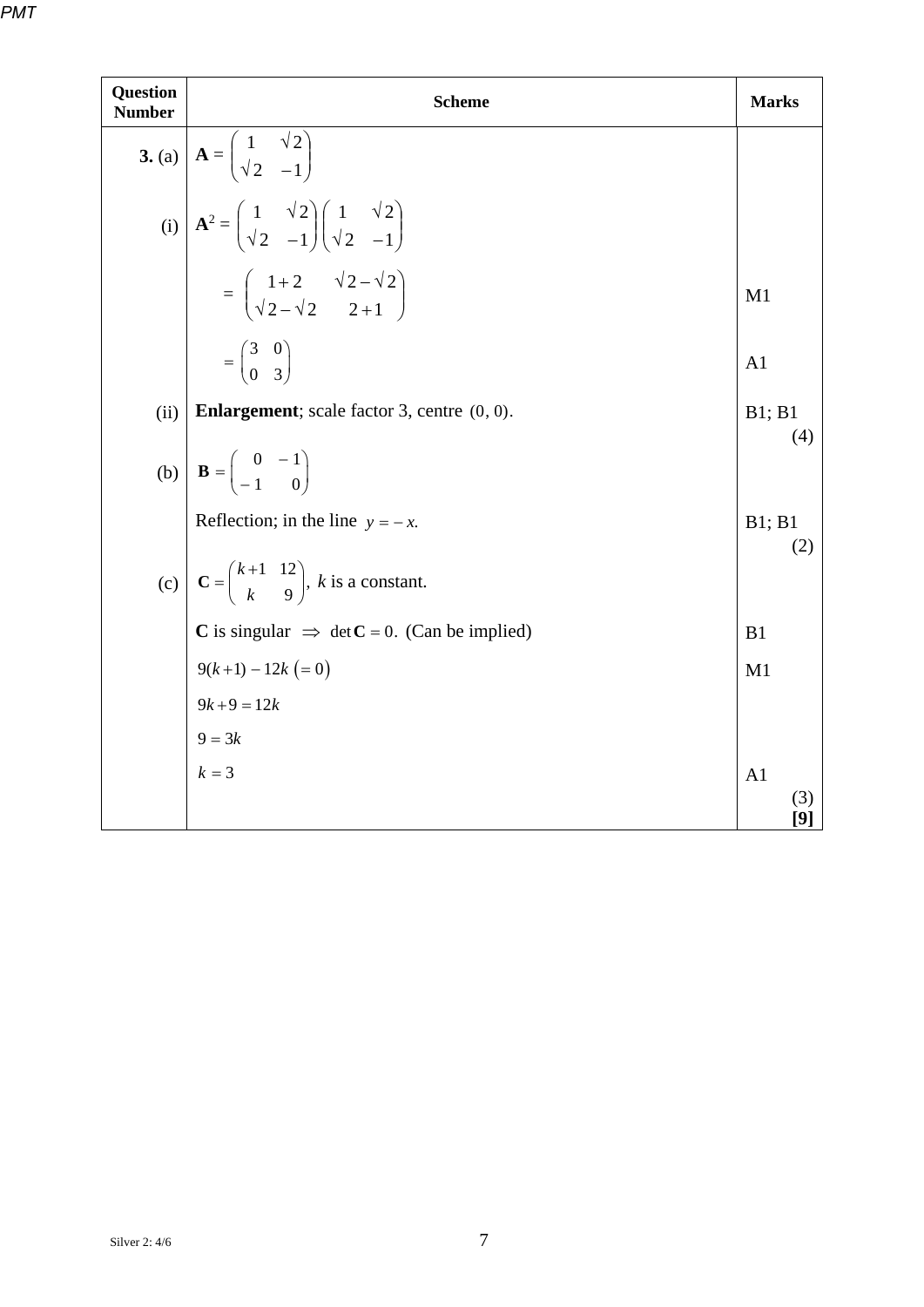| <b>Question</b><br><b>Number</b> | <b>Scheme</b>                                                                                                                                                                                                          | <b>Marks</b>                   |
|----------------------------------|------------------------------------------------------------------------------------------------------------------------------------------------------------------------------------------------------------------------|--------------------------------|
| 4.                               | $f(x) = (4x2 + 9)(x2 - 2x + 5) = 0$                                                                                                                                                                                    |                                |
| (a)                              |                                                                                                                                                                                                                        | M1                             |
|                                  | $(4x2 + 9) = 0 \Rightarrow x = \frac{3i}{2}, -\frac{3i}{2}$<br>$(x2 - 2x + 5) = 0 \Rightarrow x = \frac{2 \pm \sqrt{4 - 4(1)(5)}}{2(1)}$<br>$\Rightarrow x = \frac{2 \pm \sqrt{-16}}{2}$<br>$\Rightarrow x = 1 \pm 2i$ | A <sub>1</sub><br>M1           |
|                                  |                                                                                                                                                                                                                        |                                |
|                                  |                                                                                                                                                                                                                        | A <sub>1</sub><br>(4)          |
| (b)                              |                                                                                                                                                                                                                        | B1ft                           |
|                                  | 0<br>$\boldsymbol{\chi}$                                                                                                                                                                                               | B <sub>1ft</sub>               |
|                                  |                                                                                                                                                                                                                        | (2)<br>[6]                     |
|                                  | 5. (a) $\mathbf{R}^2 = \begin{pmatrix} a^2 + 2a & 2a + 2b \\ a^2 + ab & 2a + b^2 \end{pmatrix}$                                                                                                                        | <b>M1 A1</b><br>A <sub>1</sub> |
|                                  | (b) Puts their $a^2 + 2a = 15$ or their $2a + b^2 = 15$<br>or their $(a^2+2a)(2a+b^2)-(a^2+ab)(2a+2b) = 225$ (or to 15),                                                                                               | (3)<br>M <sub>1</sub>          |
|                                  | Puts their $a^2 + ab = 0$ or their $2a + 2b = 0$                                                                                                                                                                       | M <sub>1</sub>                 |
|                                  | Solve to find either $a$ or $b$                                                                                                                                                                                        | M <sub>1</sub>                 |
|                                  | $a = 3, b = -3$                                                                                                                                                                                                        | A1, A1                         |
|                                  |                                                                                                                                                                                                                        | (5)                            |
|                                  |                                                                                                                                                                                                                        | [8]                            |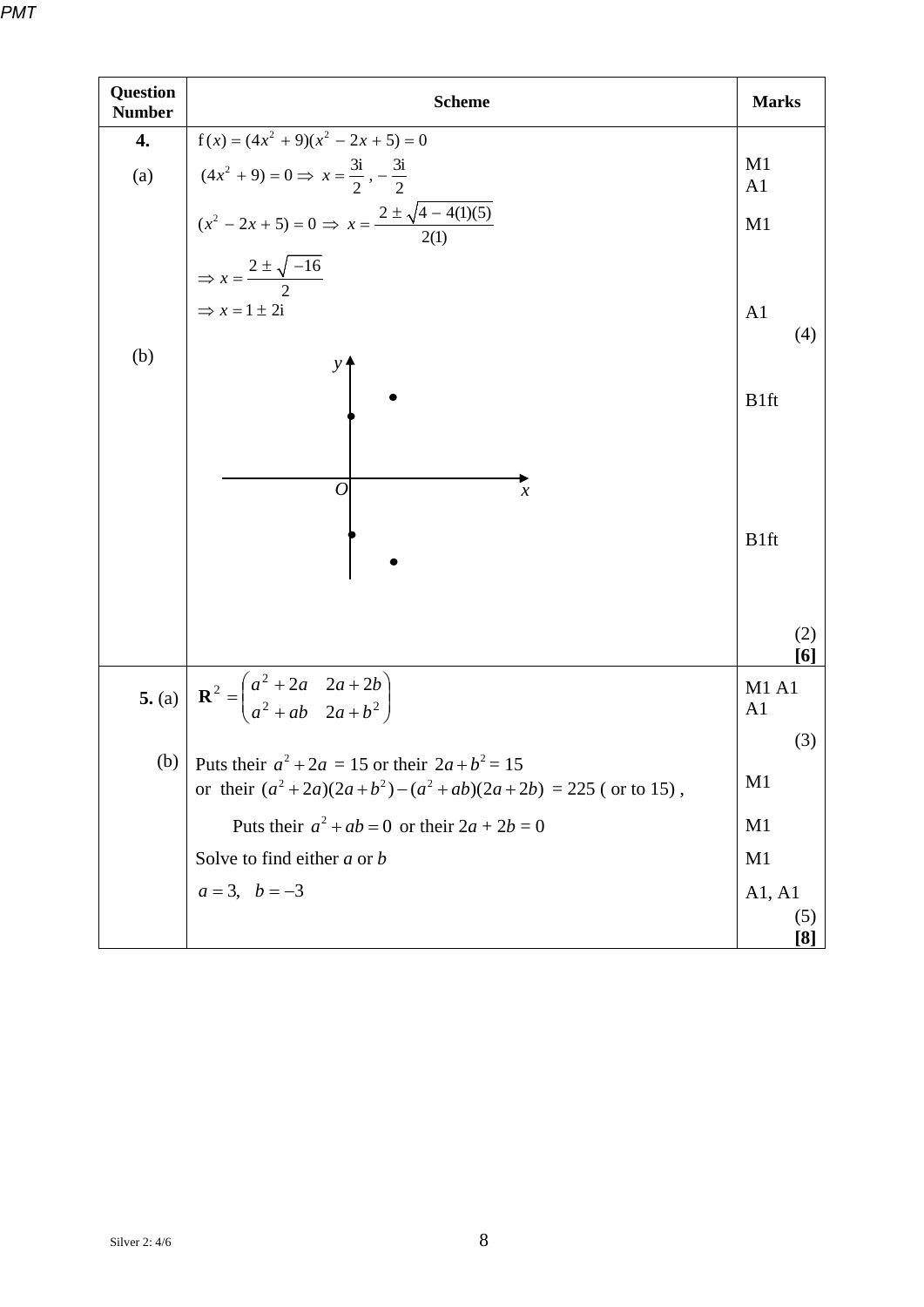| <b>Question</b><br><b>Number</b> | <b>Scheme</b>                                                                                                                                                                                                                                                   | <b>Marks</b>                 |
|----------------------------------|-----------------------------------------------------------------------------------------------------------------------------------------------------------------------------------------------------------------------------------------------------------------|------------------------------|
|                                  | <b>6.</b> (a) $f(x) = \tan\left(\frac{x}{2}\right) + 3x - 6, \quad -\pi < x < \pi$                                                                                                                                                                              |                              |
|                                  | $f(1) = -2.45369751$<br>$f(2) = 1.557407725$                                                                                                                                                                                                                    | M <sub>1</sub>               |
|                                  | Sign change (and $f(x)$ is continuous) therefore a root<br>$\alpha$ is between $x = 1$ and $x = 2$ .                                                                                                                                                            | A <sub>1</sub><br>(2)        |
| (b)                              | $\frac{\alpha - 1}{2.45369751} = \frac{2 - \alpha}{1.557407725}$<br>or $\frac{12.45369751+1.557407725}{1} = \frac{12.45369751}{\alpha-1}$                                                                                                                       | M1                           |
|                                  | $\alpha = 1 + \left( \frac{2.45369751}{1.557407725" + "2.45369751"} \right) 1$                                                                                                                                                                                  | A1 $\sqrt{}$                 |
|                                  | $=\frac{6.464802745}{4.011105235}$                                                                                                                                                                                                                              |                              |
|                                  | $= 1.611726037$                                                                                                                                                                                                                                                 | A <sub>1</sub><br>(3)<br>[5] |
| 7. (a)                           | Use $4a - (-2 \times -1) = 0$ $\implies$ $a_1 = \frac{1}{2}$                                                                                                                                                                                                    | M1, A1                       |
| (b)                              | Determinant: $(3 \times 4) - (-2 \times -1) = 10$ ( $\triangle$ )                                                                                                                                                                                               | (2)<br>M1                    |
|                                  | $\mathbf{B}^{-1} = \frac{1}{10} \begin{pmatrix} 4 & 2 \\ 1 & 3 \end{pmatrix}$                                                                                                                                                                                   | M1<br>Alcso<br>(3)           |
|                                  | (c) $\frac{1}{10} \begin{pmatrix} 4 & 2 \\ 1 & 3 \end{pmatrix} \begin{pmatrix} k-6 \\ 3k+12 \end{pmatrix}$ , $= \frac{1}{10} \begin{pmatrix} 4(k-6) + 2(3k+12) \\ (k-6) + 3(3k+12) \end{pmatrix}$<br>$\begin{pmatrix} k \\ k+3 \end{pmatrix}$ Lies on $y = x+3$ | M1,<br>Alft                  |
|                                  |                                                                                                                                                                                                                                                                 | A <sub>1</sub>               |
|                                  |                                                                                                                                                                                                                                                                 | (3)<br>[8]                   |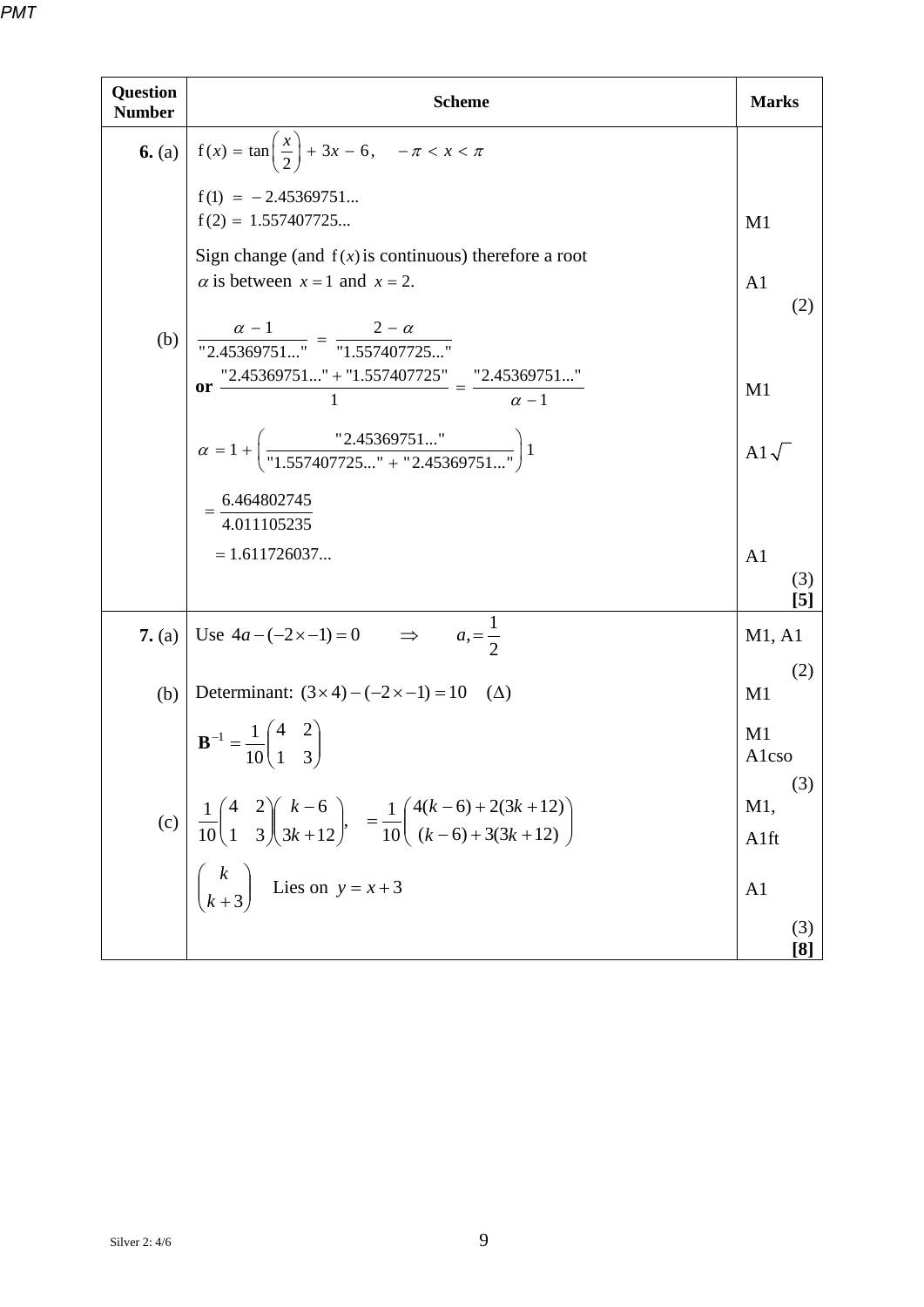| <b>Question</b><br><b>Number</b> | <b>Scheme</b>                                                                                                                                                                                                              | <b>Marks</b>     |  |  |  |  |  |
|----------------------------------|----------------------------------------------------------------------------------------------------------------------------------------------------------------------------------------------------------------------------|------------------|--|--|--|--|--|
| 8. (a)                           | $f(1) = 5 + 8 + 3 = 16$ , (which is divisible by 4). (: True for $n = 1$ ).                                                                                                                                                | B <sub>1</sub>   |  |  |  |  |  |
|                                  | Using the formula to write down $f(k + 1)$ , $f(k + 1) = 5^{k+1} + 8(k + 1) + 3$                                                                                                                                           | $M1$ A1          |  |  |  |  |  |
|                                  | $f(k+1)-f(k) = 5^{k+1} + 8(k+1) + 3 - 5^{k} - 8k - 3$                                                                                                                                                                      | M1               |  |  |  |  |  |
|                                  | $=5(5^{k})+8k+8+3-5^{k}-8k-3=4(5^{k})+8$                                                                                                                                                                                   | A <sub>1</sub>   |  |  |  |  |  |
|                                  | $f(k+1) = 4(5^{k} + 2) + f(k)$ , which is divisible by 4<br>A <sub>1ft</sub>                                                                                                                                               |                  |  |  |  |  |  |
|                                  | :. True for $n = k + 1$ if true for $n = k$ . True for $n = 1$ , :. true for all n.                                                                                                                                        | Alcso            |  |  |  |  |  |
|                                  | (b) $\left[\text{For } n=1, \begin{pmatrix} 2n+1 & -2n \\ 2n & 1-2n \end{pmatrix}\right] = \begin{pmatrix} 3 & -2 \\ 2 & -1 \end{pmatrix} = \begin{pmatrix} 3 & -2 \\ 2 & -1 \end{pmatrix}^1$ (:. True for $n = 1$ .)      | (7)<br>B1        |  |  |  |  |  |
|                                  | $\begin{pmatrix} 3 & -2 \\ 2 & -1 \end{pmatrix}^{k+1} = \begin{pmatrix} 2k+1 & -2k \\ 2k & 1-2k \end{pmatrix} \begin{pmatrix} 3 & -2 \\ 2 & -1 \end{pmatrix} = \begin{pmatrix} 2k+3 & -2k-2 \\ 2k+2 & -2k-1 \end{pmatrix}$ | <b>M1 A1</b>     |  |  |  |  |  |
|                                  |                                                                                                                                                                                                                            | A <sub>1</sub>   |  |  |  |  |  |
|                                  | $=\left(\begin{array}{cc} 2(k+1)+1 & -2(k+1) \\ 2(k+1) & 1-2(k+1) \end{array}\right)$                                                                                                                                      | M1A1             |  |  |  |  |  |
|                                  | :. True for $n = k + 1$ if true for $n = k$ . True for $n = 1$ , :. true for all n                                                                                                                                         | A1 cso           |  |  |  |  |  |
|                                  |                                                                                                                                                                                                                            | (7)<br><b>14</b> |  |  |  |  |  |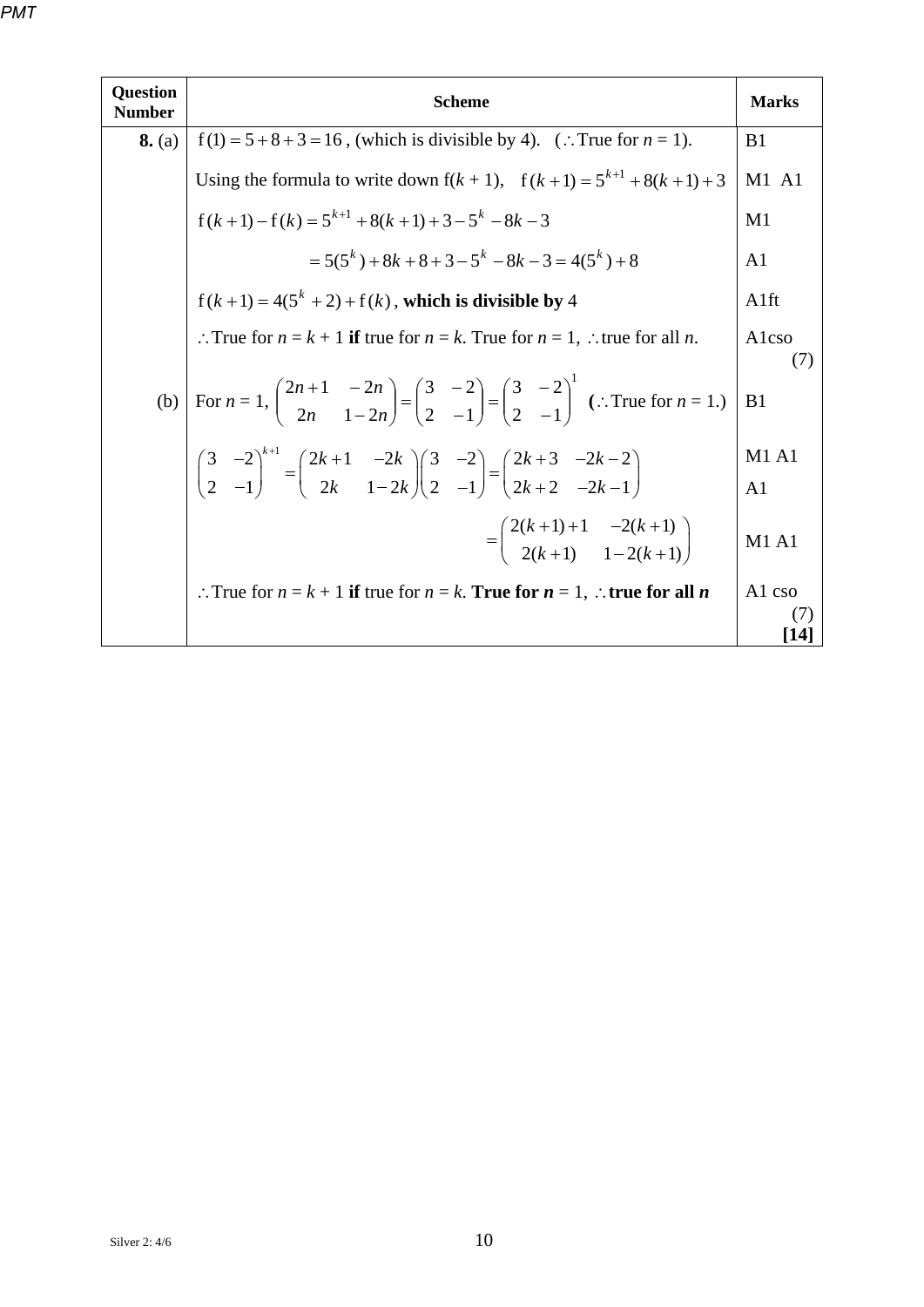| Question<br><b>Number</b> | <b>Scheme</b>                                                                                                                                                | <b>Marks</b>             |  |  |  |  |
|---------------------------|--------------------------------------------------------------------------------------------------------------------------------------------------------------|--------------------------|--|--|--|--|
| 9. (a)                    | $u_1 = 8$ given                                                                                                                                              |                          |  |  |  |  |
|                           | $n = 1 \implies u_1 = 4^1 + 3(1) + 1 = 8$ (: true for $n = 1$ )                                                                                              | B <sub>1</sub>           |  |  |  |  |
|                           | Assume true for $n = k$ so that $u_k = 4^k + 3k + 1$                                                                                                         |                          |  |  |  |  |
|                           | $u_{k+1} = 4(4^{k} + 3k + 1) - 9k$                                                                                                                           | M1                       |  |  |  |  |
|                           | $= 4^{k+1} + 12k + 4 - 9k = 4^{k+1} + 3k + 4$                                                                                                                | A <sub>1</sub>           |  |  |  |  |
|                           | $= 4^{k+1} + 3(k+1) + 1$                                                                                                                                     | A <sub>1</sub>           |  |  |  |  |
|                           | If <u>true for <math>n = k</math></u> then <u>true for <math>n = k + 1</math></u><br>A1 cso<br>and as <u>true</u> for $n = 1$ true for all <i>n</i>          |                          |  |  |  |  |
|                           |                                                                                                                                                              | (5)                      |  |  |  |  |
| (b)                       | Condone use of <i>n</i> here.                                                                                                                                |                          |  |  |  |  |
|                           | $lhs = \begin{pmatrix} 3 & -4 \\ 1 & -1 \end{pmatrix}^{1} = \begin{pmatrix} 3 & -4 \\ 1 & -1 \end{pmatrix}$                                                  |                          |  |  |  |  |
|                           | $rhs = \begin{pmatrix} 2(1) + 1 & -4(1) \\ 1 & 1 - 2(1) \end{pmatrix} = \begin{pmatrix} 3 & -4 \\ 1 & -1 \end{pmatrix}$                                      | B <sub>1</sub>           |  |  |  |  |
|                           | Assume $\begin{pmatrix} 3 & -4 \\ 1 & -1 \end{pmatrix}^{k} = \begin{pmatrix} 2k+1 & -4k \\ k & 1-2k \end{pmatrix}$                                           |                          |  |  |  |  |
|                           | $\begin{pmatrix} 3 & -4 \\ 1 & -1 \end{pmatrix}^{k+1} = \begin{pmatrix} 2k+1 & -4k \\ k & 1-2k \end{pmatrix} \begin{pmatrix} 3 & -4 \\ 1 & -1 \end{pmatrix}$ | M1                       |  |  |  |  |
|                           | $=\begin{pmatrix} 6k+3-4k & -8k-4+4k \\ 3k+1-2k & -4k-1+2k \end{pmatrix}$                                                                                    | A <sub>1</sub>           |  |  |  |  |
|                           | $=\left(\begin{pmatrix} 2k+3 & -4k-4 \\ k+1 & -2k-1 \end{pmatrix}\right)$                                                                                    |                          |  |  |  |  |
|                           | $= \begin{pmatrix} 2(k+1)+1 & -4(k+1) \\ k+1 & 1-2(k+1) \end{pmatrix}$                                                                                       | A <sub>1</sub>           |  |  |  |  |
|                           | If <u>true for <math>m = k</math></u> then <u>true for <math>m = k + 1</math></u><br>and as <u>true</u> for $m = 1$ true for all m                           | A1 cso                   |  |  |  |  |
|                           |                                                                                                                                                              | (5)<br>$\left[10\right]$ |  |  |  |  |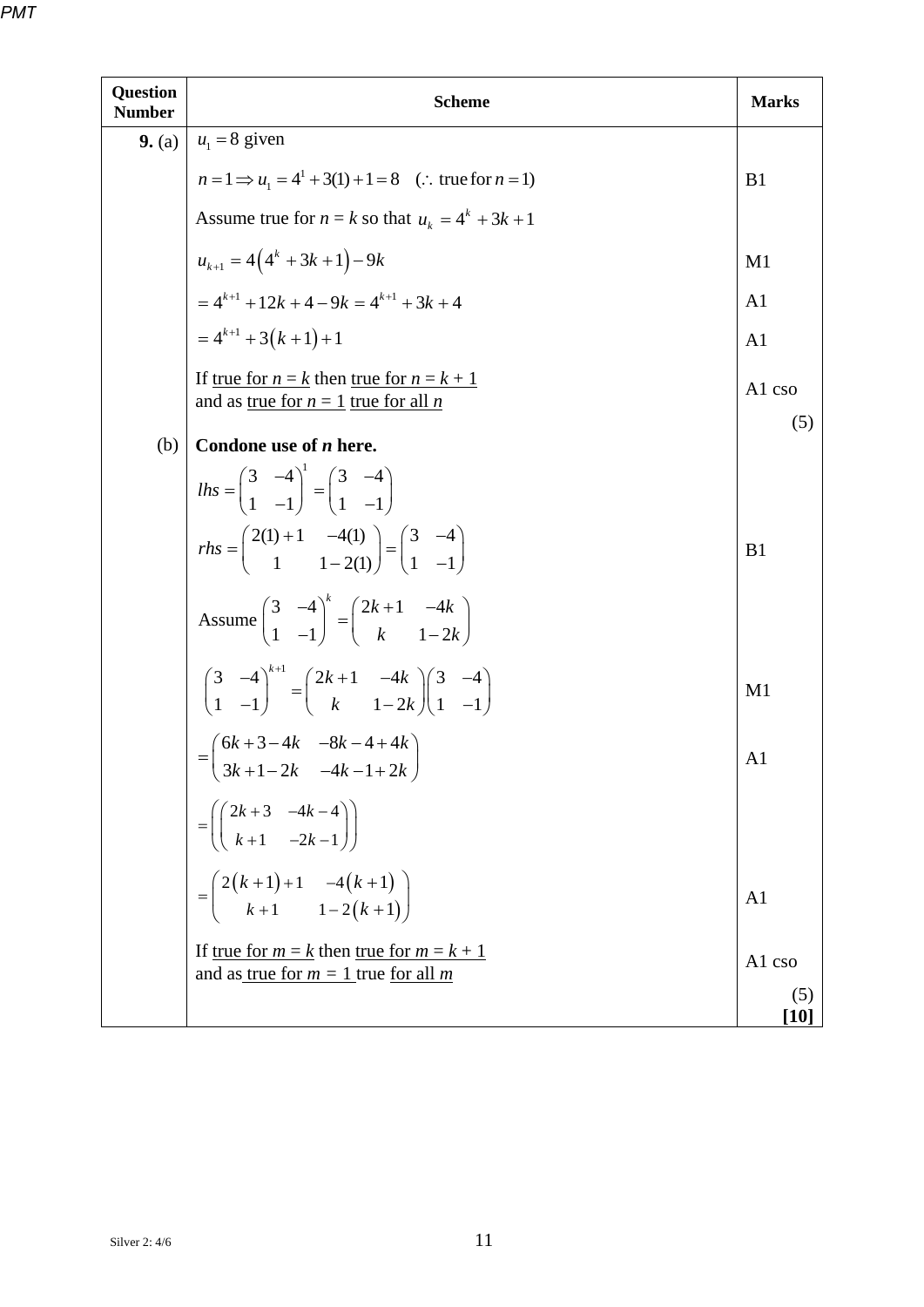### **Examiner reports**

### **Question 1**

In part (a) there were many good solutions, although some candidates increased the algebraic challenge by not extracting all common factors. There were a number of answers which went straight from a cubic to three linear factors with no evidence such as an intermediate quadratic. This question had a printed answer, which candidates were asked to show and all steps of the working are required for full marks.

The evaluation of the sum of the series in part (b) was usually done well. Most used their formula correctly and subtracted the sum of the first twenty terms from the sum of the first forty terms to give their answer. A small minority substituted into the wrong formula and a larger number misquoted their formula for the sum using a fraction ½ instead of 1/12. Very few subtracted the first 19 terms or 21 terms which has been a common error in the past.

# **Question 2**

Many candidates gained full marks for this question. Errors usually resulted from incorrect differentiation on the second term of the expression. The most common error was to write

3  $4\sqrt{x}$ as 1  $3 \times 4x^{-\frac{1}{2}}$  and hence obtain an incorrect derivative. Work was often clear and explicit

with candidates showing both  $f(4)$  and  $f'(4)$  evaluated and substituted correctly into the Newton-Raphson formula. The minimum acceptable response required a correct derivative, a correct statement of the Newton-Raphson process and an answer to the correct accuracy. However, candidates are advised that in this type of question, full working should be shown. A small minority of candidates attempted interval bisection.

# **Question 3**

Many candidates gained full marks for this question. In part (a)(i) most candidates were comfortable with matrix multiplication and could correctly find  $A^2$ . In (a)(ii), it was very common to see "enlargement scale factor 3" but with no mention of the centre.

In part (b), the nature of the transformation was identified correctly although a "rotation of 180 degrees" was common. Some tried a combination of transformations with little success.

In part (c) many knew what was meant by a matrix being **singular** and proceeded to find the correct value for *k*.

#### **Question 4**

Generally both parts of this question were done very well. Errors that candidates made included  $\pm \frac{3}{2}$ 2  $\pm \frac{3}{2}$  rather than  $\pm \frac{3i}{2}$ 2  $\pm \frac{5}{2}$  or use of an incorrect quadratic formula. Almost all the candidates were able to plot their solutions on a correct Argand diagram.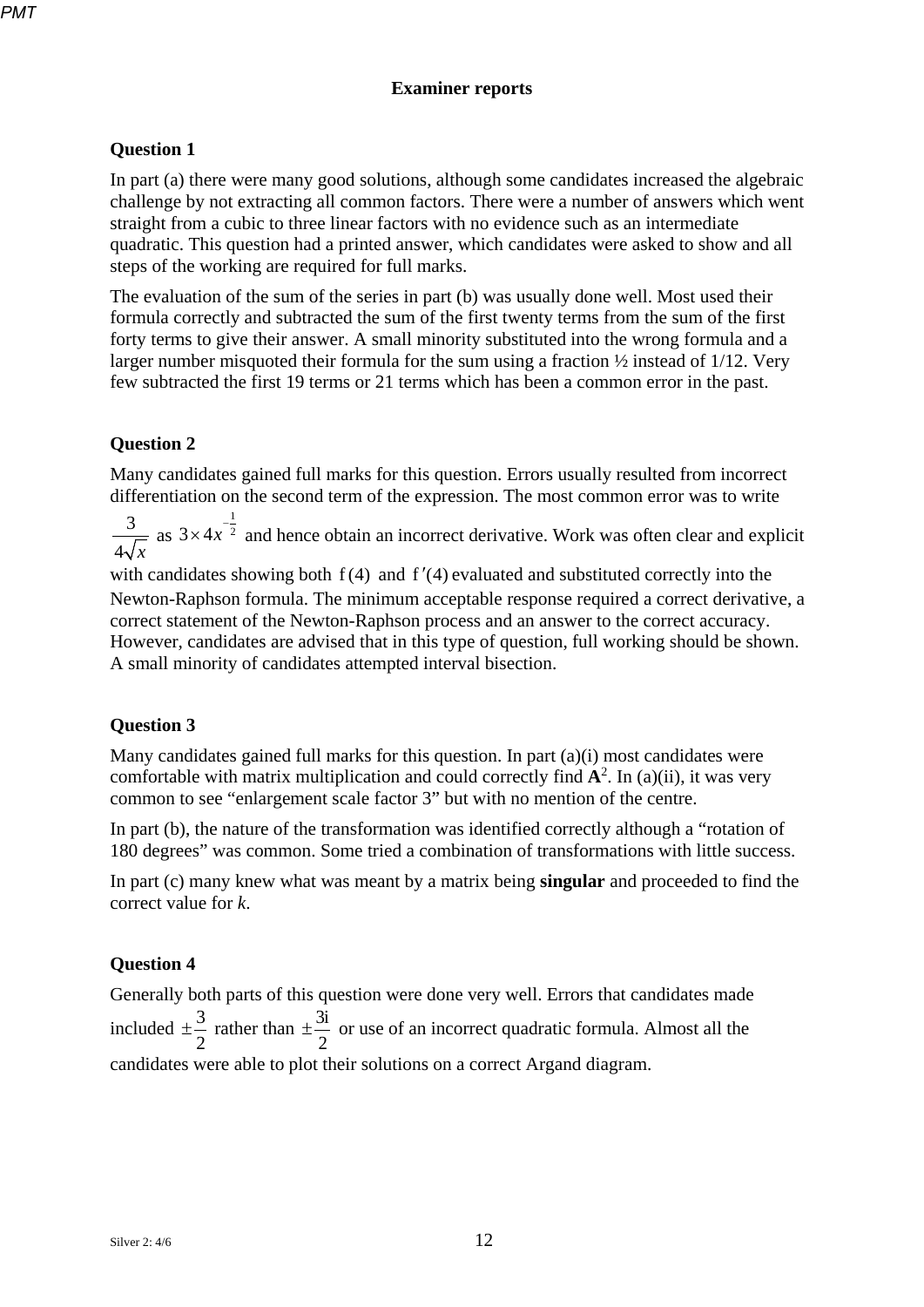# **Question 5**

In part (a) the product of the two matrices was usually executed correctly with few errors. Part (b) caused difficulties for some and there were a number of attempts where pages were covered in matrix work which led nowhere. The common errors included solving  $\mathbf{R}^2 = 15\mathbf{R}$ instead of solving  $\mathbb{R}^2 = 15\mathbb{I}$ . A sizeable minority used the determinant of the matrix, putting it equal to 15 or to 225. They usually did not give a second equation to enable them to find the two unknowns. The successful majority approached the solution by equating the elements of their matrix solution to part (a) to 15 and to 0 as appropriate. Usually they obtained two sets of solutions  $a = 3$  with  $b = -3$  and  $a = -5$  with  $b = 5$ . They then discarded the second set of solutions as they had been given the condition  $a > 0$ , but some candidates failed to discard the second set and lost the final A1 mark.

# **Question 6**

In part (a) candidates could usually evaluate both f(1) and f(2) correctly and also provided a suitable conclusion. Common errors occurred where candidates incorrectly worked in degrees or failed to provide an appropriate conclusion. In some cases candidates failed to give any conclusion at all.

The work in (b) was often sound although there were a significant number of cases where candidates used negative lengths in an otherwise sound method using similar triangles. The method of similar triangles was the most common although there were other methods that were more laboured such as finding the intersection with the *x*-axis of the line joining f(1) and f(2) which met with varying levels of success.

# **Question 7**

Those who understood the word singular put their determinant equal to zero and solved the subsequent equation. There were frequently sign errors leading to the solution  $a = -\frac{1}{2}$  and other algebraic errors leading to  $a = 2$  instead of  $a = \frac{1}{2}$ . In part (b) most understood the method for finding the inverse matrix, but there were a number of errors and the determinant was often given as 14 instead of 10.

Part (c) could be approached in various ways. The most popular method was to multiply the inverse matrix by the column vector with elements  $k - 6$ , and  $3k + 12$ .

The answer obtained was the column vector with elements  $k$  and  $k + 3$ . Candidates then needed to complete their solution by concluding that the point lies on the line  $y = x + 3$ .

Another approach involved using the original matrix and multiplying it by the column vector

3 *x*  $\begin{pmatrix} x \\ x+3 \end{pmatrix}$  and equating to  $\begin{pmatrix} k-6 \\ 3k+1 \end{pmatrix}$  $3k + 12$ *k*  $\binom{k-6}{3k+12}$ , which leads to *x* = *k* and *y* = *k* + 3. Again a conclusion was needed.

Others used the original matrix and multiplied it by the column vector  $\int_0^x$  $\begin{pmatrix} x \\ y \end{pmatrix}$ , again equating to

6  $3k + 12$ *k*  $\binom{k-6}{3k+12}$ . This leads straight to the equation *y* = *x* + 3. It was clear, however, that some

candidates were unfamiliar with transformation work using matrices and did not set the transformation matrix first and follow it by a column matrix as required.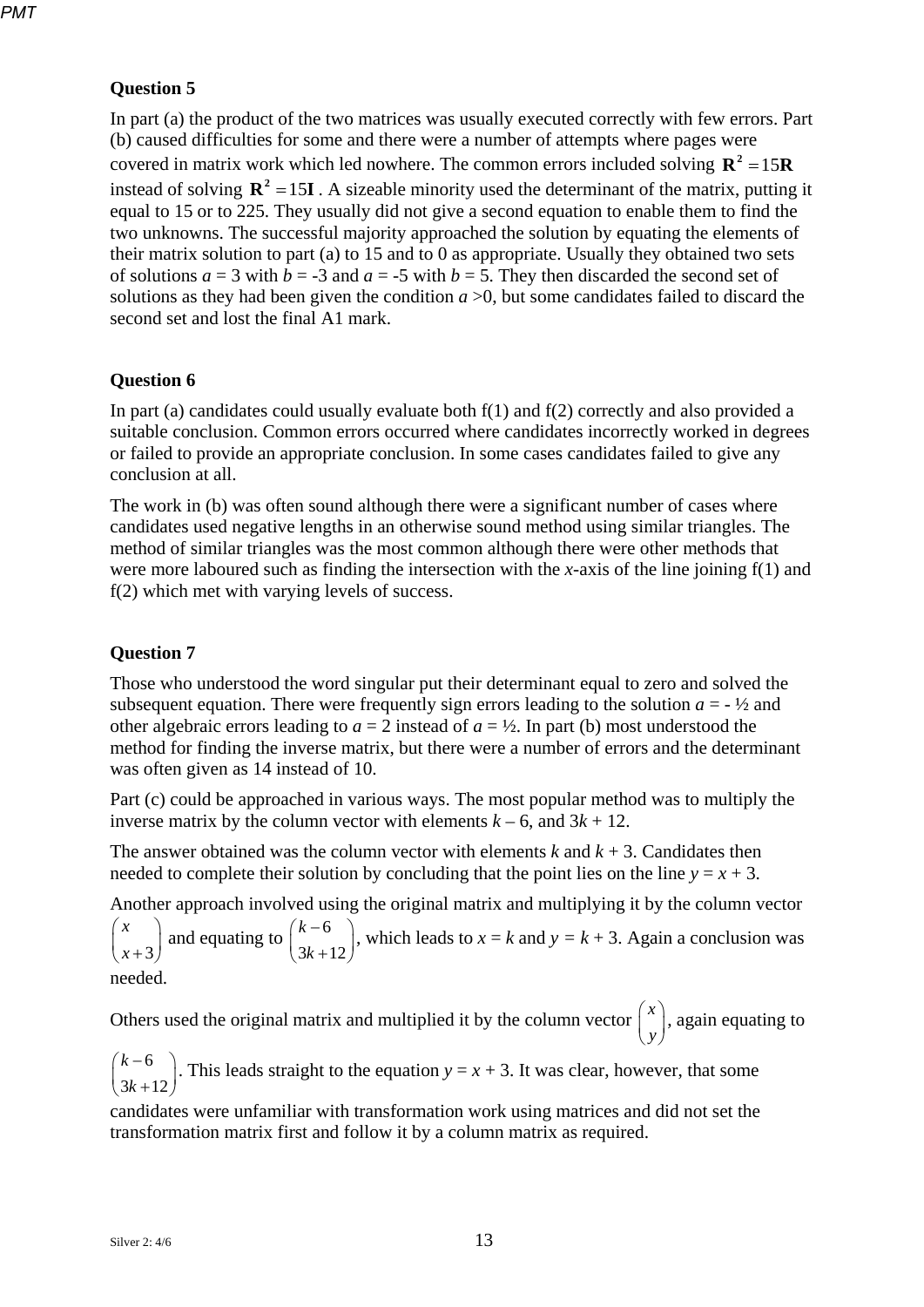# **Question 8**

Most candidates achieved the first four marks in part (a), but there were often slips in the simplification and many of those who first considered  $f(k + 1) - f(k)$ , obtaining a multiple of four stopped at that point. They did not continue a step further to make  $f(k + 1)$  the subject of their formula and attempt to extract a common factor of 4 to show conclusively that  $f(k + 1)$ was divisible by 4.

There were more completely correct answers in part (b), though a number of candidates were unclear that they had to multiply matrices to show this result. Those who multiplied the appropriate matrices sometimes made sign slips.

Candidates do need to learn the basic steps required for induction : true for  $n = 1$ , **if** (or assuming) true for  $n = k$  **then** true for  $n = k + 1$ , therefore by induction true for all integer *n*. The presentation of their arguments is important in this form of proof and although a majority of candidates gave clear explanations - it was common to see candidates conclude "true for  $n = 1$ , *k* and  $k + 1$  and so for all *n*", without a clear indication of an inductive argument.

## **Question 9**

In general, the methods required for mathematical induction were well understood, but the specific requirements of this question were missed by many candidates. Statements were often ones that had been learned, rather than being used in the appropriate context. The conclusions were often ill-conceived, particularly when defining the values for which the proof was valid.

In part (a) some candidates validated the result for  $n = 2$  rather than  $n = 1$ . Some candidates used  $u_{k+1} = 4u_k - 9(k+1)$  and a few wrote that  $4(4^k) = 16^k$ , but the most common error here was not taking the expression  $4^{k+1} + 3k + 4$  any further and not formally proving that it is true for  $n = k + 1$ .

Part (b) was more successful than part (a), although a few candidates did not show sufficient working when multiplying out their matrices to justify being awarded full marks for their solution.